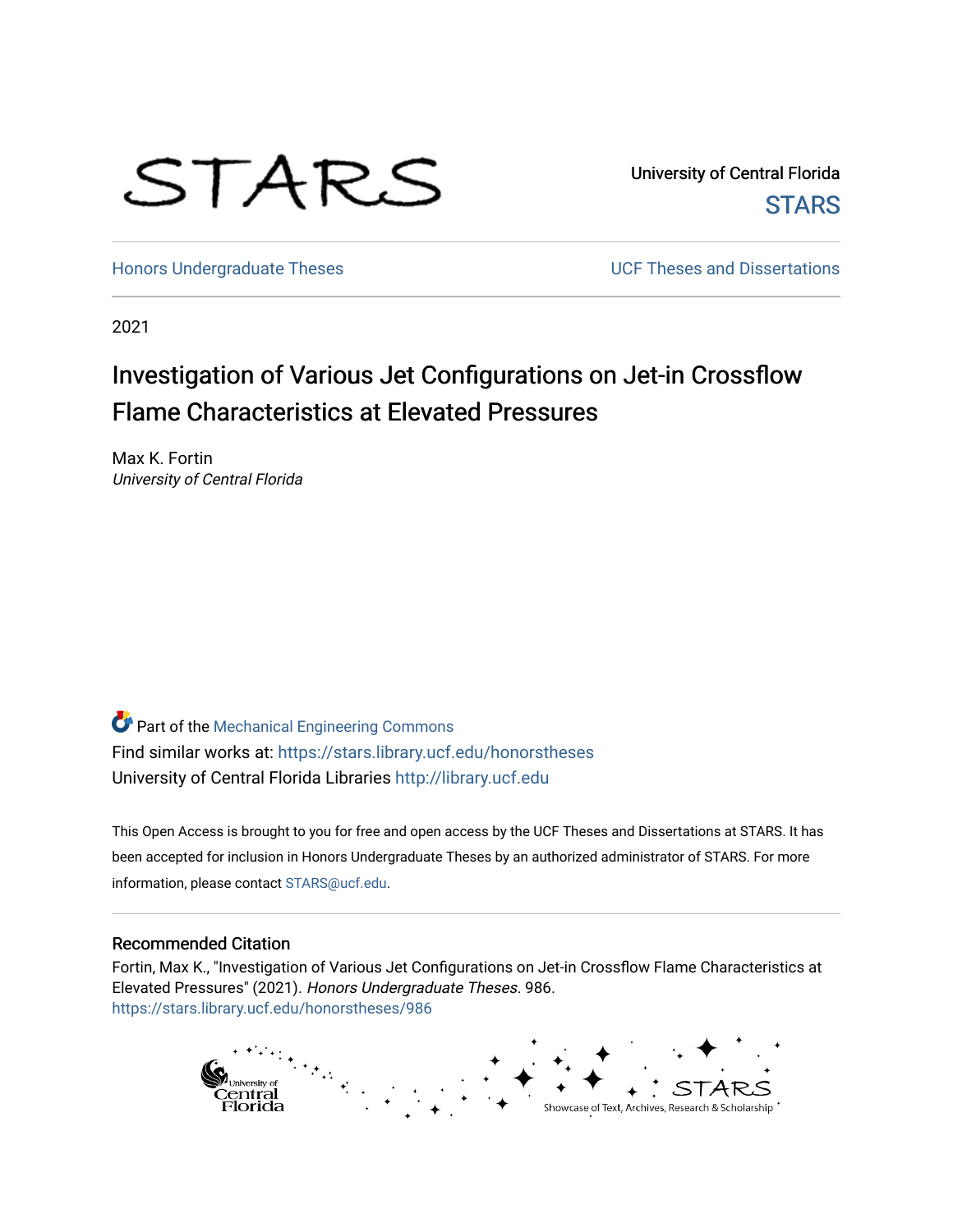# **INVESTIGATION OF VARIOUS JET CONFIGURATIONS ON JET-IN CROSSFLOW FLAME CHARACTERISTICS AT ELEVATED PRESSURES**

by

## MAX FORTIN

B.S. Mechanical Engineering 2017

A thesis submitted in partial fulfillment of the requirements for the degree of Bachelor of Science in the Department of Mechanical and Aerospace Engineering in the College of Engineering and Computer Science at the University of Central Florida Orlando, Florida

Thesis Chair:

Kareem Ahmed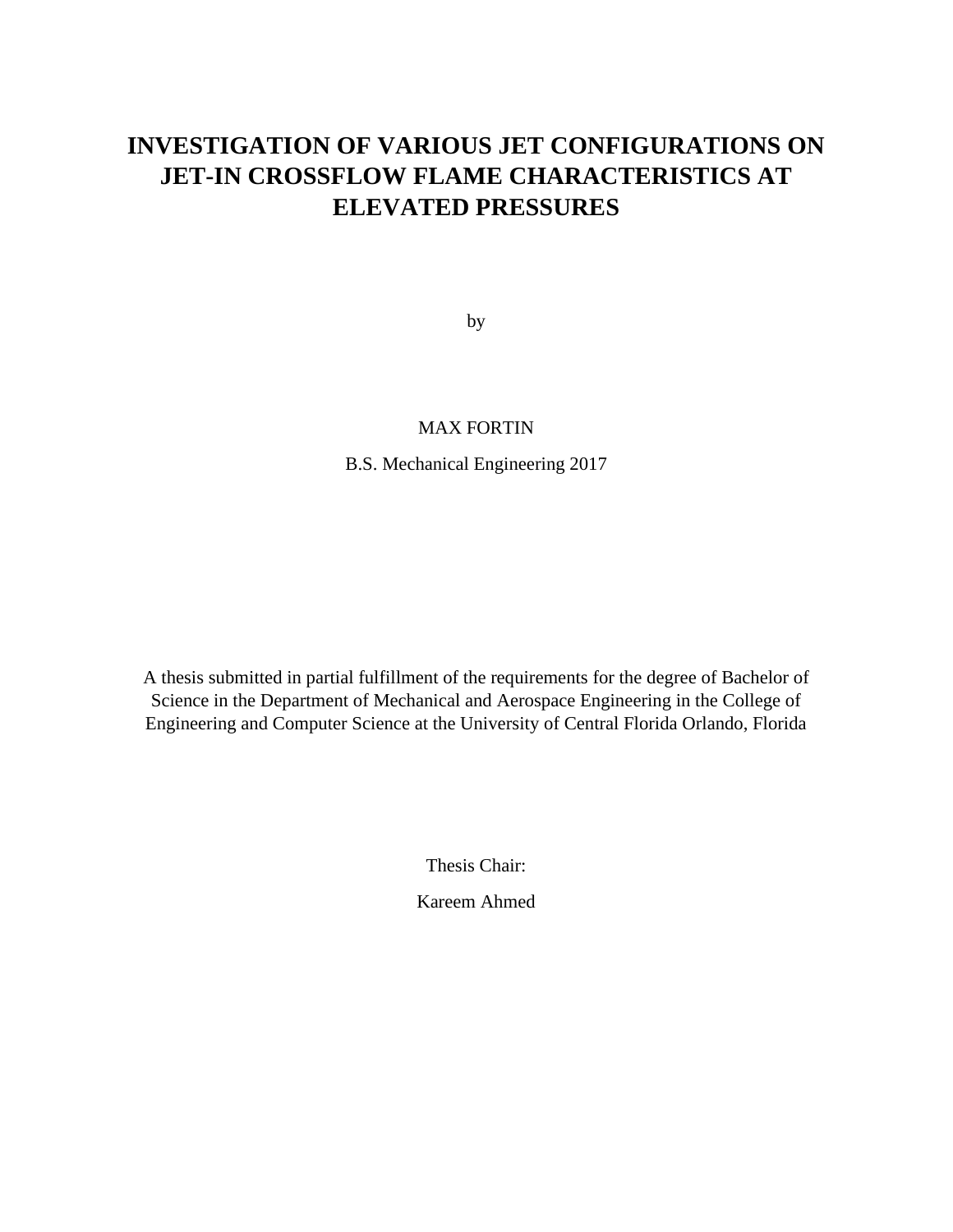## **ABSTRACT**

The goal of this study is to investigate how varying the configuration of an axially staged combustion test facility affects the resultant flame and its relevant characteristics. Such relevant characteristics are the jet liftoff and the centerline jet trajectory**.** The configurations that are primarily being investigated are varied jet configuration diameters, 4mm and 12.7mm, preheated and non-preheated air, and different fuels**.** The testing facility is located at the University of Central Florida in the PERL (Propulsion and Energy Research Lab) facility. The facility allows for modeling an industrial, high pressure turbine combustor, specifically axial staged combustor with a Jet-In-Crossflow enabled secondary stage. It also allows for pressurizing the entire facility which keeps the studies performed on the facility consistent with industrial conditions. The facility is running off pressurized methane/other fuels and air. The tests were ran with constant equivalence ratios and momentum flux ratios while varying the above configurations to capture how the relevant characteristics were changed.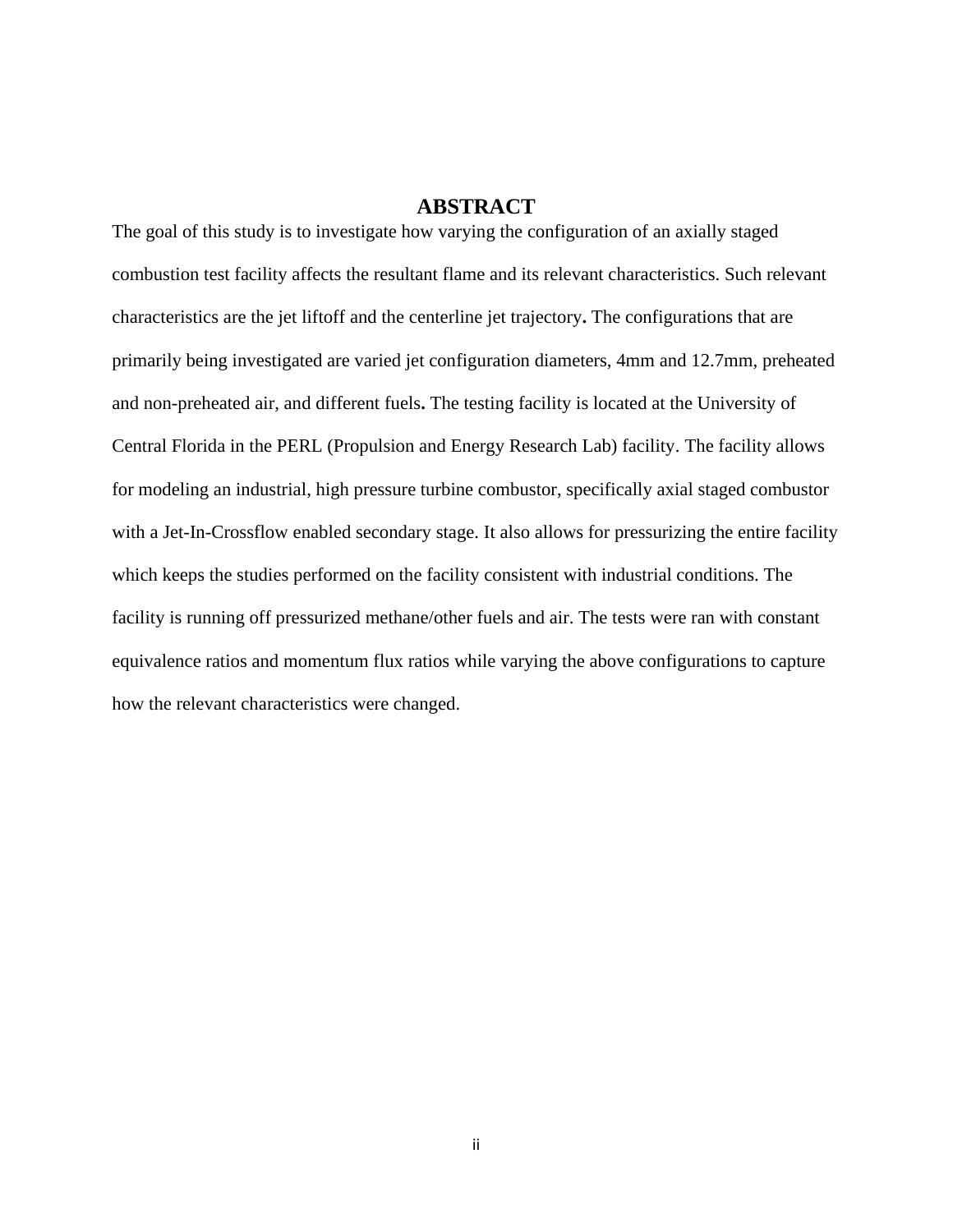## **TABLE OF CONTENTS**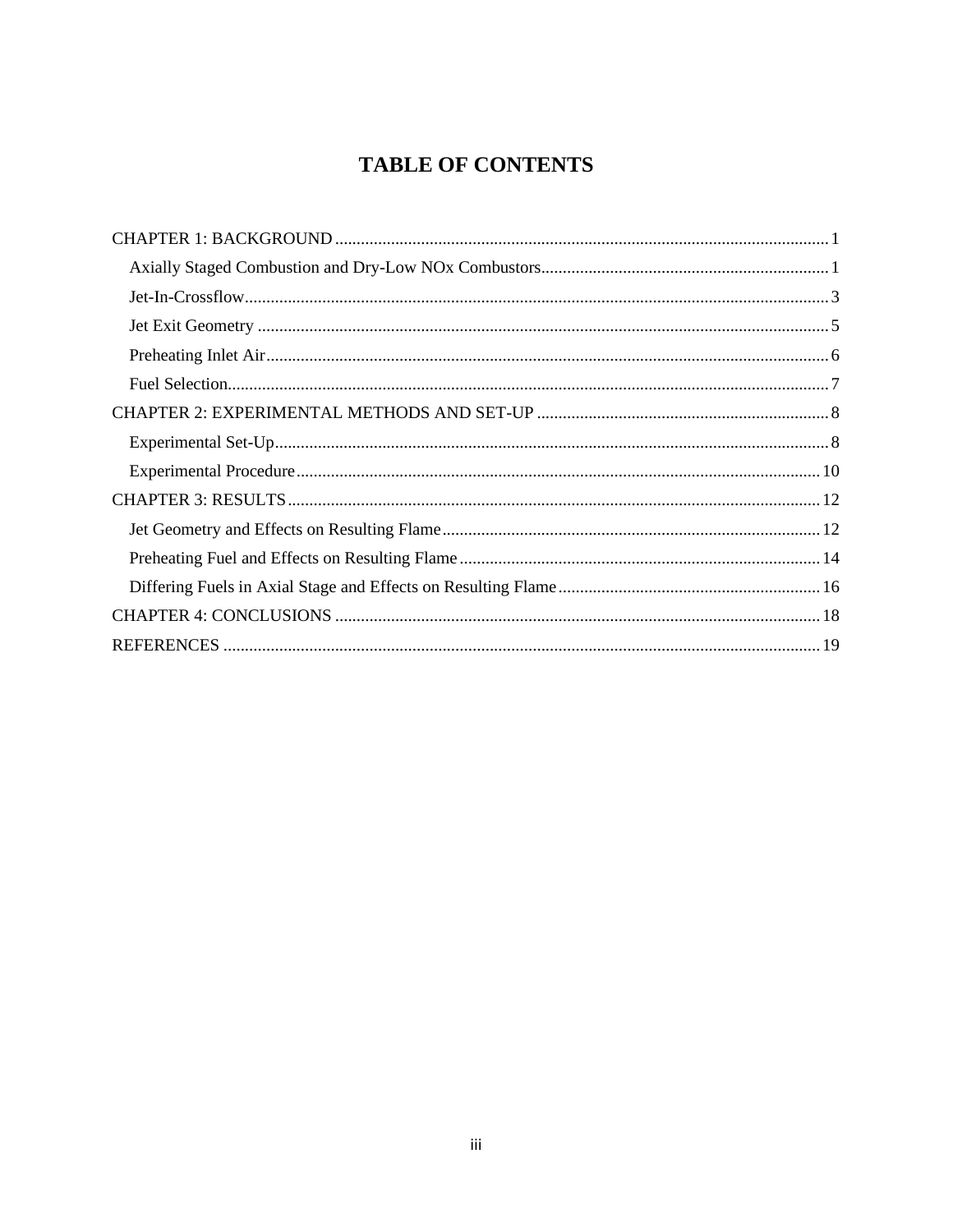## **LIST OF FIGURES**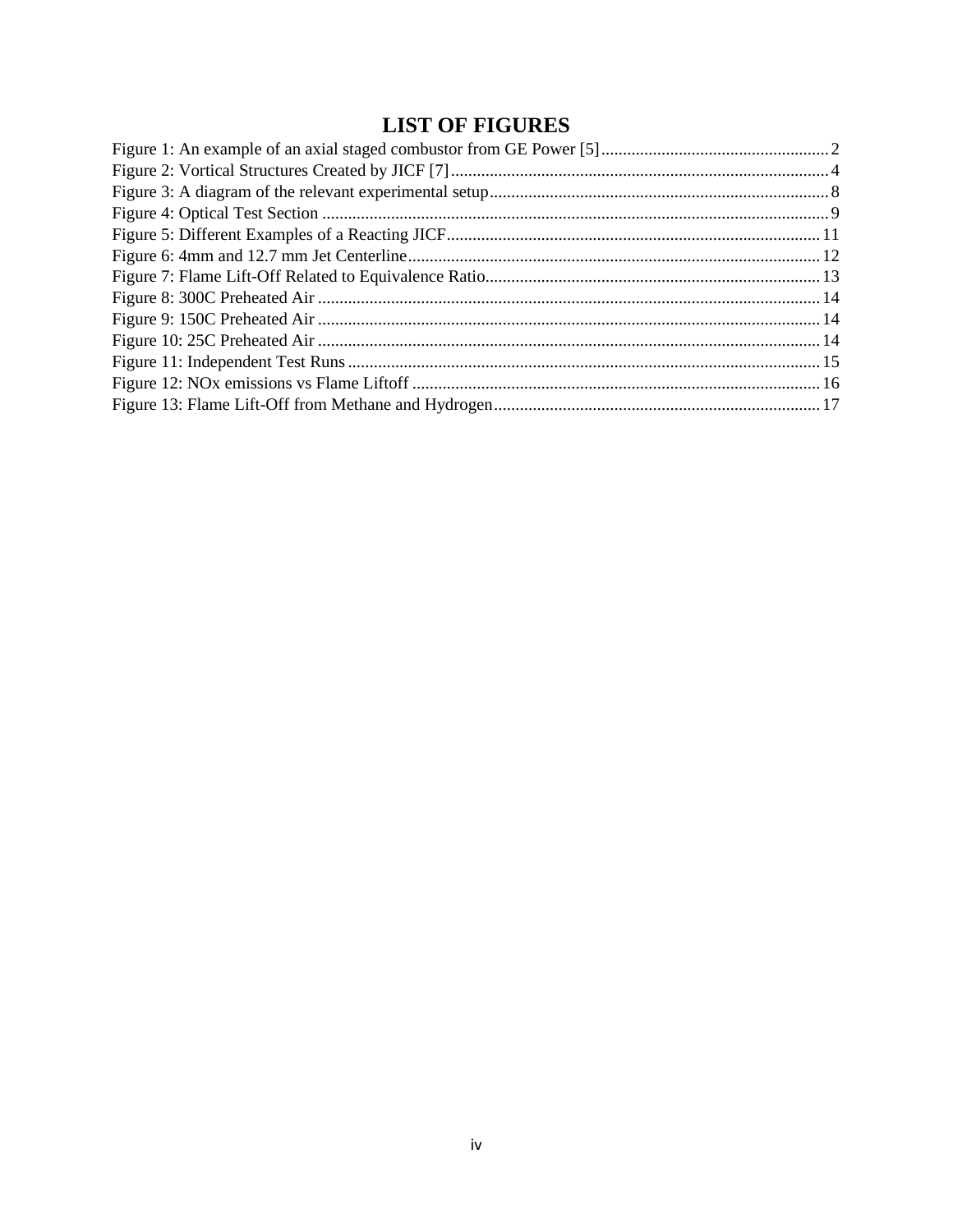## CHAPTER 1: BACKGROUND

#### <span id="page-5-0"></span>Axially Staged Combustion and Dry-Low NOx Combustors

<span id="page-5-1"></span>In recent years, there has been a large increase in reducing emissions in all aspects of industry. As one of the necessary industries that contributes many emissions, large scale energy generation has had a recent focus in reducing emissions which have led to many new developments in chemical combustion systems. The topic of this thesis is such a combustor, an axially staged combustion device.

When running a natural gas/methane turbine at typical high load operating conditions, the required inlet temperature must be high (on the order of 1350°C-2000°C) to maintain a large enough efficiency value to be commercially viable. With these high temperatures comes an overall decrease in CO and CO<sub>2</sub> but an increase in  $NO_x$  emissions [1]. Dry-Low  $NO_x$  is a technology that combustors utilize that aim to reduce  $NO<sub>x</sub>$  emissions through the concept of premixed lean combustion, which allows the combustor to run significantly cooler for much longer before achieving the final temperature. This time spent at lower temperatures reduces the total time that  $NO<sub>x</sub>$  can be emitted from the engine. These engines are also capable of a much higher operational range [2-4].

Staged combustion is a type of combustor that improves upon  $\text{Dry-Low NO}_x$  through a series of two stages [5]. The first stage serves as a vitiator for the combustor, supplying an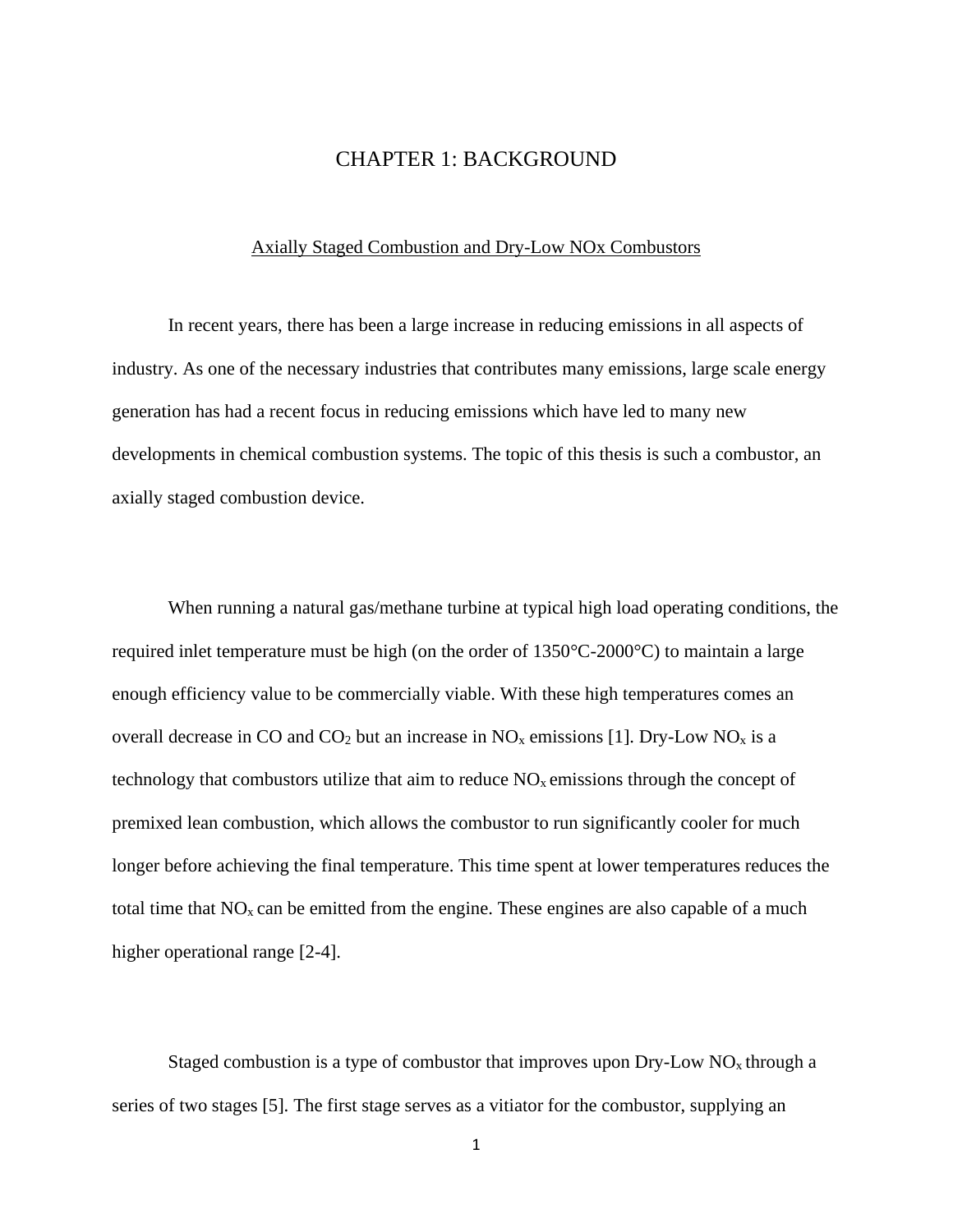incredibly hot crossflow for the secondary stage. The first stage is a lean premixed fuel and air mixture that is ignited and allowed to fully develop through into the secondary section. This secondary section supplies a reacting mixture, which can be premixed, partially premixed, nonpremixed, or a diffusion, fuel-only jet, which is lit in the vitiated crossflow. The residence time of this stage is kept relatively short due to its close proximity to the exit of the combustor. This short residence time means the reacting jet is burning for a shorter period of time, thereby producing less  $NO<sub>x</sub>$ . Staged combustion also improves on the other aspects of Dry-Low  $NO<sub>x</sub>$ combustors, primarily the operability range.



**Figure 1: An example of an axial staged combustor from GE Power [5]**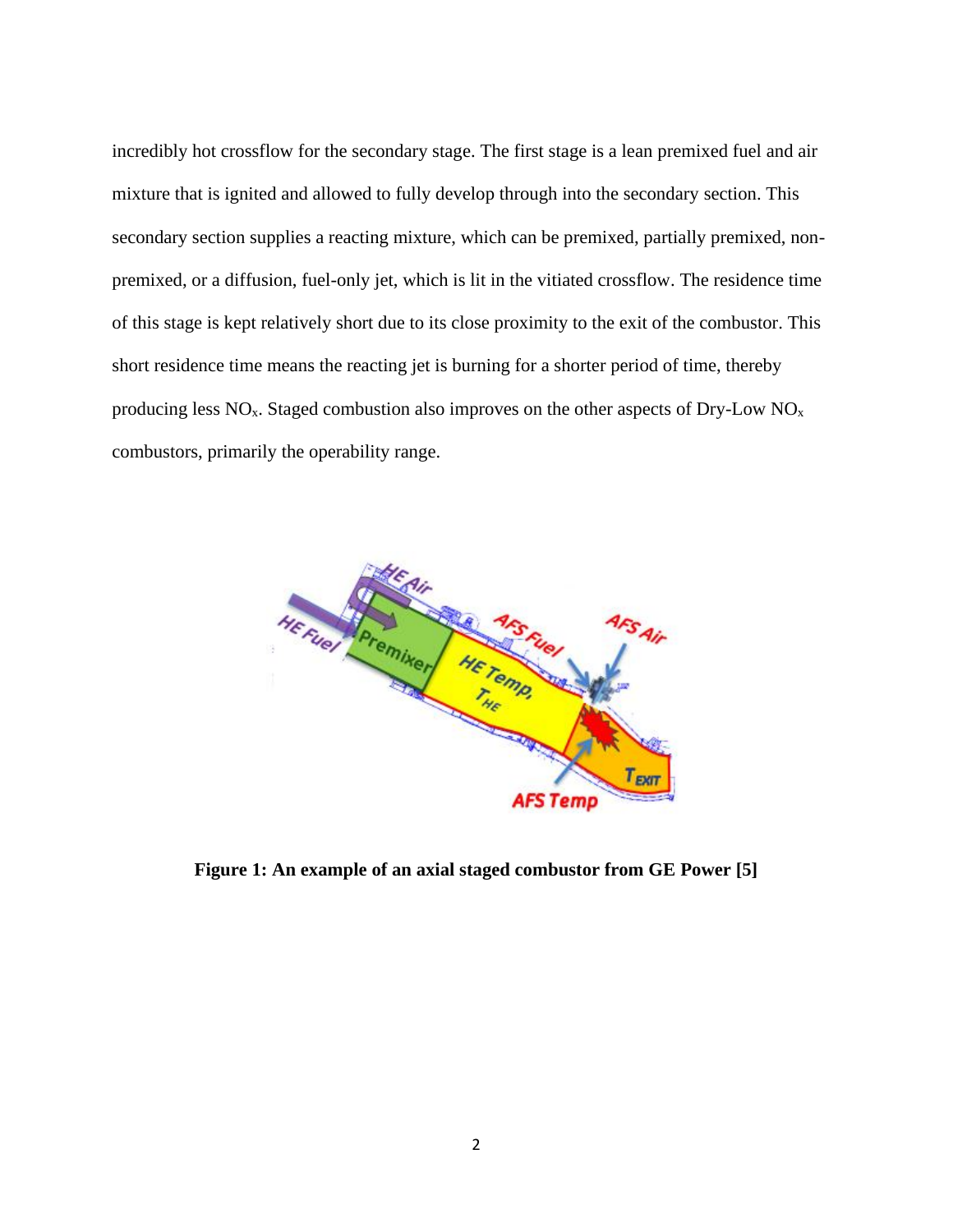#### Jet-In-Crossflow

<span id="page-7-0"></span>The secondary stage of the axial stage combustor requires fuel to be supplied to the vitiated crossflow to complete combustion. The technique most often used is a technique called Jet-In-Crossflow (JICF). This technique involves a crossflow and a jet supplied, at some angle (typically 90 degrees), into said crossflow. When the crossflow and jet react, the technique is said to be Reacting Jet-In-Crossflow (RJICF). This technique, due to the resulting flow structures, allows for efficient mixing and entraining processes [6]. These flow structures and the resulting increased mixing capability has led the technique to be heavily studied in recent years.

The flow structures of Jet-In-Crossflow are the main reason behind its mixing and entraining ability. There exist many different flow structures downstream of the jet but depend heavily on the geometry of the channel where the flow is present. Near the jet exit is where the most intense and consistent flow structures resulting from JICF reside. They can be broken down into 4 main vortices: jet-shear layer interaction vortices, horseshoe vortices, wake vortices, and counter rotating vortex pair (CVP) [7-9]. Figure 2**,** shown below, shows pictorial representation of a JICF and the resulting flow structures.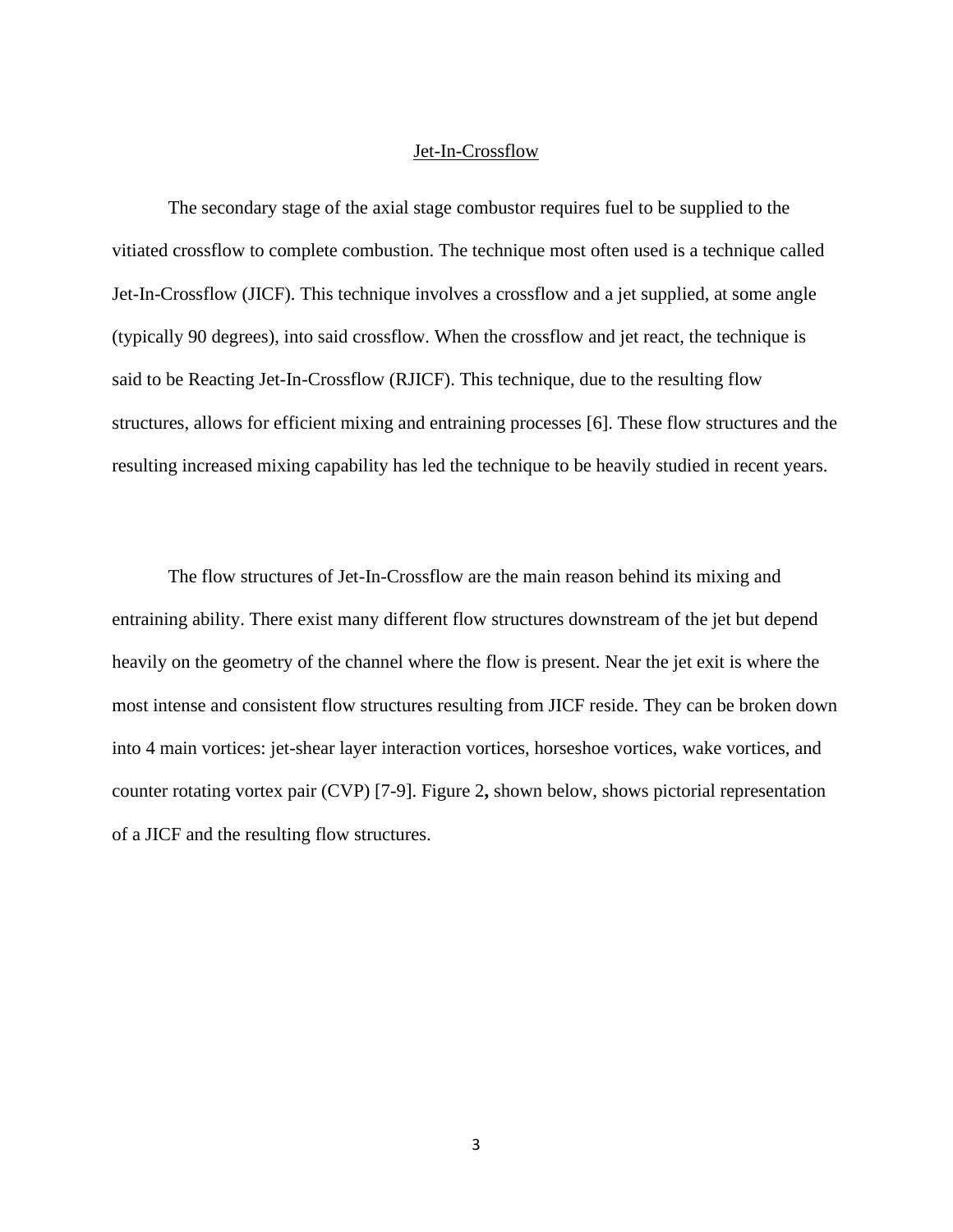

**Figure 2: Vortical Structures Created by JICF [7]**

The counter vortex pair are typically the dominant structure within a JICF regime. This flow structure is created by the Kelvin-Helmholtz instability that forms when the jet is deflected in the direction of the crossflow. This instability is the result of the shearing created by the differing fluid velocities. This vortical structure is formed very quickly near the jet exit and quickly dominates the rest of the structure as the jet moves downstream, becoming functionally equivalent to it at certain point downstream of the jet exit.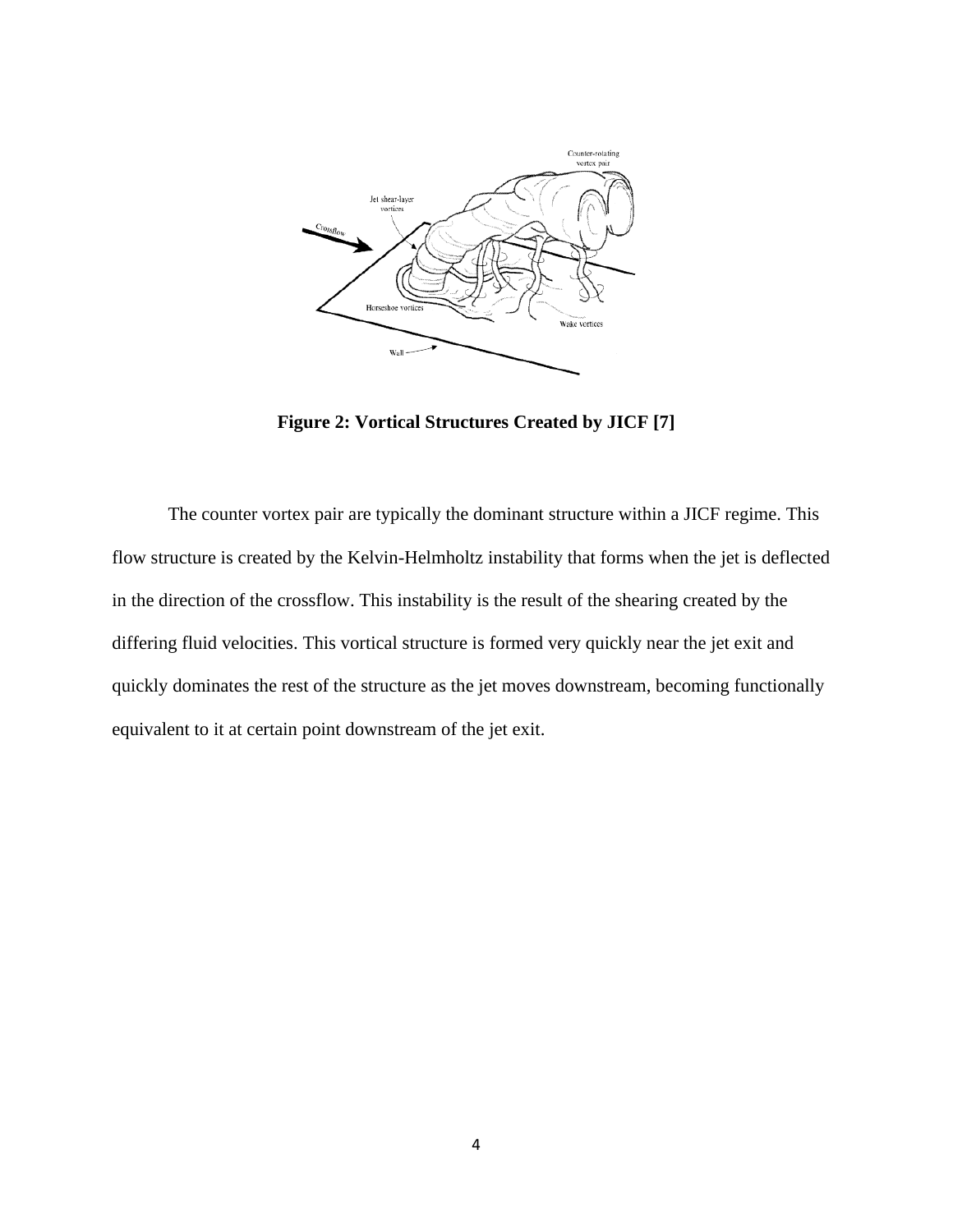#### **Jet Exit Geometry**

<span id="page-9-0"></span>The exit of the jet into the vitiated crossflow has been widely studied due to the effect that differing geometry has on the mixing and resulting flame.

For example, Pinchak et al. [10] found that slotted nozzles, when compared to the traditional round jet nozzle, created much larger recirculation zones on the leeward (inside) side of the jet, allowing for far greater mixing and flame stabilization potential. Salewski et al. [11] showed that geometries with high aspect ratios, or the ratio of length and width, showed significantly higher mixing compared to lower aspect ratio geometries such as circles, which have an AR of 1. Ibrahim et al. [12] investigated a wide range of non-circular nozzle geometries compared to a circular nozzle. It was found that jets with slot geometries penetrated much farther into the test section, almost 60% more while triangular geometries penetrated far less. The study also found that the trajectory of the jet was also heavily affected by the geometry. The centerline of slot nozzles was perpendicular up to 2d which was 50% more than any other geometry.

All of these studies reveal important discoveries of how jet geometry can affect the jet and resulting flame. However, none of these studies were performed at industry-relevant pressures. This study attempts to start filling in this gap of knowledge by studying two different nozzle diameters, a half-inch jet, a 4-millimeter jet, and their effect on the resulting flame.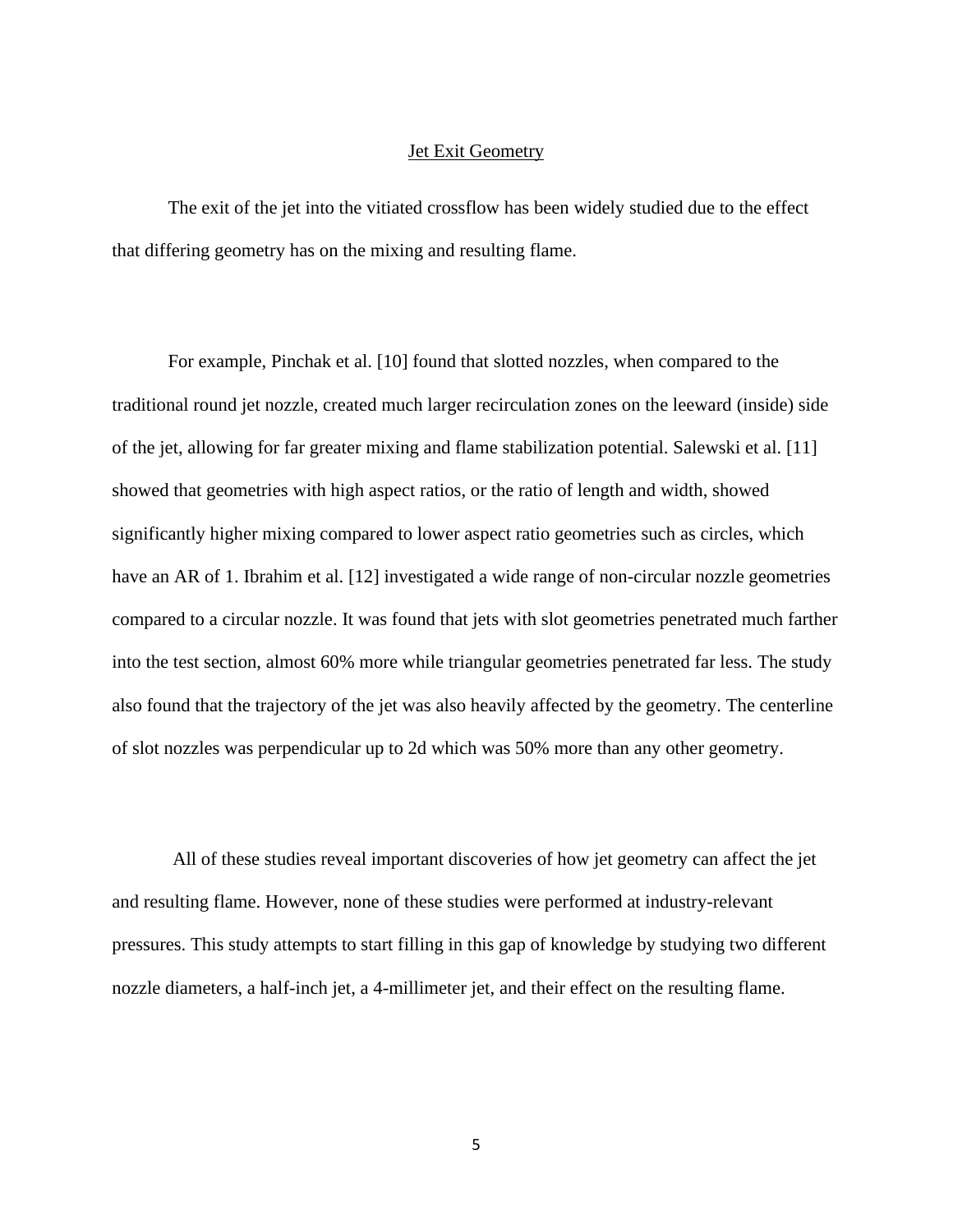#### Preheating Inlet Air

<span id="page-10-0"></span>In industrial combustors, compressed air is fed directly from the compressor into the combustor. When a fluid, such as air, is compressed from one pressure to another, the fluid will experience an increase in temperature which reduces overall engine efficiency and increases  $NO<sub>x</sub>$ emissions. The experimental facility in this study utilizes a compressed air source that is stored in high pressure bottles for later use. This storage medium serves to let the air cool over time which an industrial application does not have the luxury of utilizing. The effects of cooling the air have been widely studied to fully understand the benefits of cooling can bring to a combustor. In the case of this experiment, preheating may be used as the air is already cooled as its coming into the facility.

For example, Samuelsen et al. [13] investigated the link between preheating the jet in increments up to the typical operating temperature of a turbine. It was found that preheating the air led to an almost an  $2.5x$  increase in  $NO<sub>x</sub>$  emissions, meaning that a similar facility in industry may see a significant decrease in  $NO<sub>x</sub>$  emissions if cooling techniques are used on inlet air. This study will focus expand on these studies by investigating the effect cooling has on the flame liftoff from the jet exit.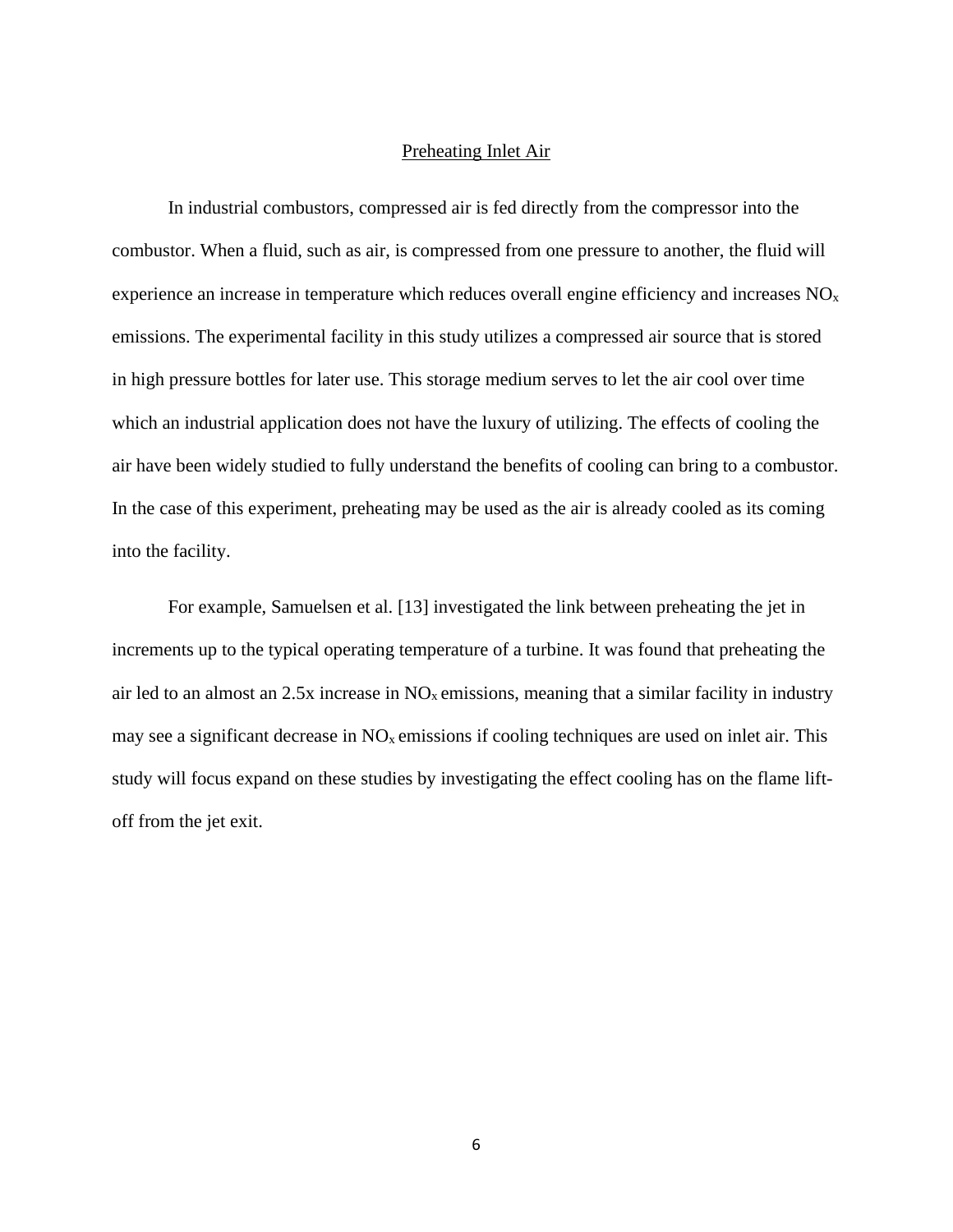#### Fuel Selection

<span id="page-11-0"></span>Fuel selection is an incredibly important aspect to an engine and often determines how the engine will be designed and function.

Pure kerosene was first used to power turbomachinery with new iterations on the fuel being added in subsequent years. JP-1 was one of the first new fuels used in turbomachinery and was made up of kerosene and other additives to fulfill various military needs such as sounds reduction and carbon build-up reduction. Currently, there is a split between military and power generation fuels. Military aircraft typically use JP-8, which is very similar to the civilian Jet-A with other military specific additives. Currently, energy generation fuel sources is dominated by natural gas, which is a primarily methane based gaseous mixture [14].

However, as the focus of energy generation shifts to reducing emissions, other fuels are being investigated to reduce or completely reduce emissions. The main candidate in this process is hydrogen. It produces no  $NO<sub>x</sub>$  or  $CO<sub>2</sub>$  due to not being a hydrocarbon, with the only potential source of emissions being in the production of hydrogen as the electrolysis process used utilizes electricity. Due to this new interest in hydrogen, studies must be performed to fully understand the dynamics of hydrogen.

This study investigates the effect of fuel selection in a diffusive fuel jet and how it affects flame liftoff from the jet exit. The experiment was performed at two momentum flux ratios.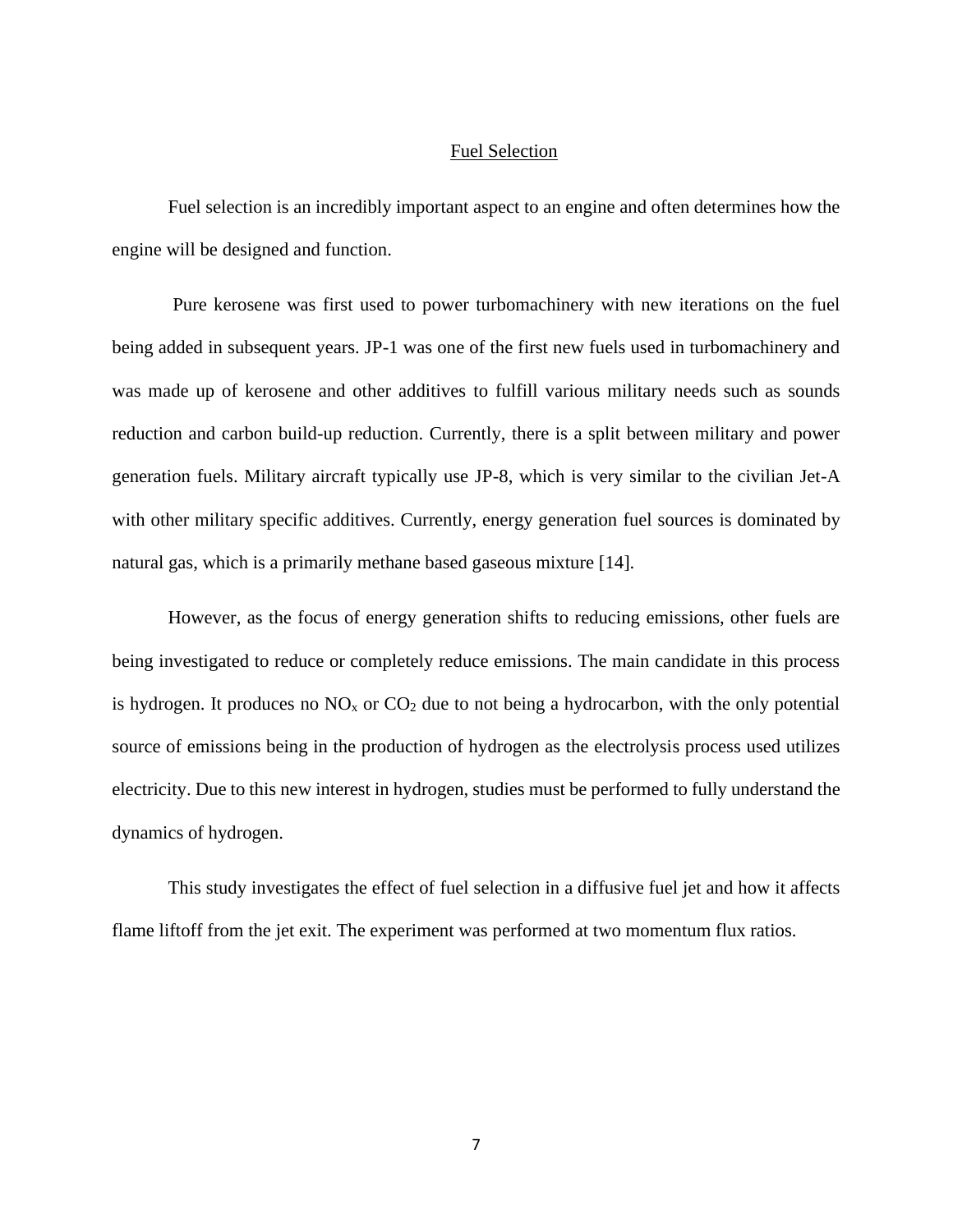## <span id="page-12-0"></span>CHAPTER 2: EXPERIMENTAL METHODS AND SET-UP

<span id="page-12-1"></span>

#### **Figure 3: A diagram of the relevant experimental setup**

This study was performed at the High Pressure Axially Staged combustion facility at the University of Central Florida. Figure 3 shows the relevant portions of the experimental setup. The setup includes an optical test section that can be used for a number of laser and optical based measurements. These measurements are not present in this study due to time constraints but will be present for future works. Not shown is the fuel and air sources and the requisite piping for delivering said fuel and air.

The first section, known as the headend section, is the source of the vitiated crossflow. A fuel and air mixture is supplied through a pipe into the headend. It is then ignited with a spark wire in the main burner pipe. Air hoses are located circumferentially which are metered by upstream regulators, allow for fine control of the local equivalence ratio in the headend section. There are also multiple hydrogen pilots located around the main burner pipe that serve as pilots which stabilize the flame.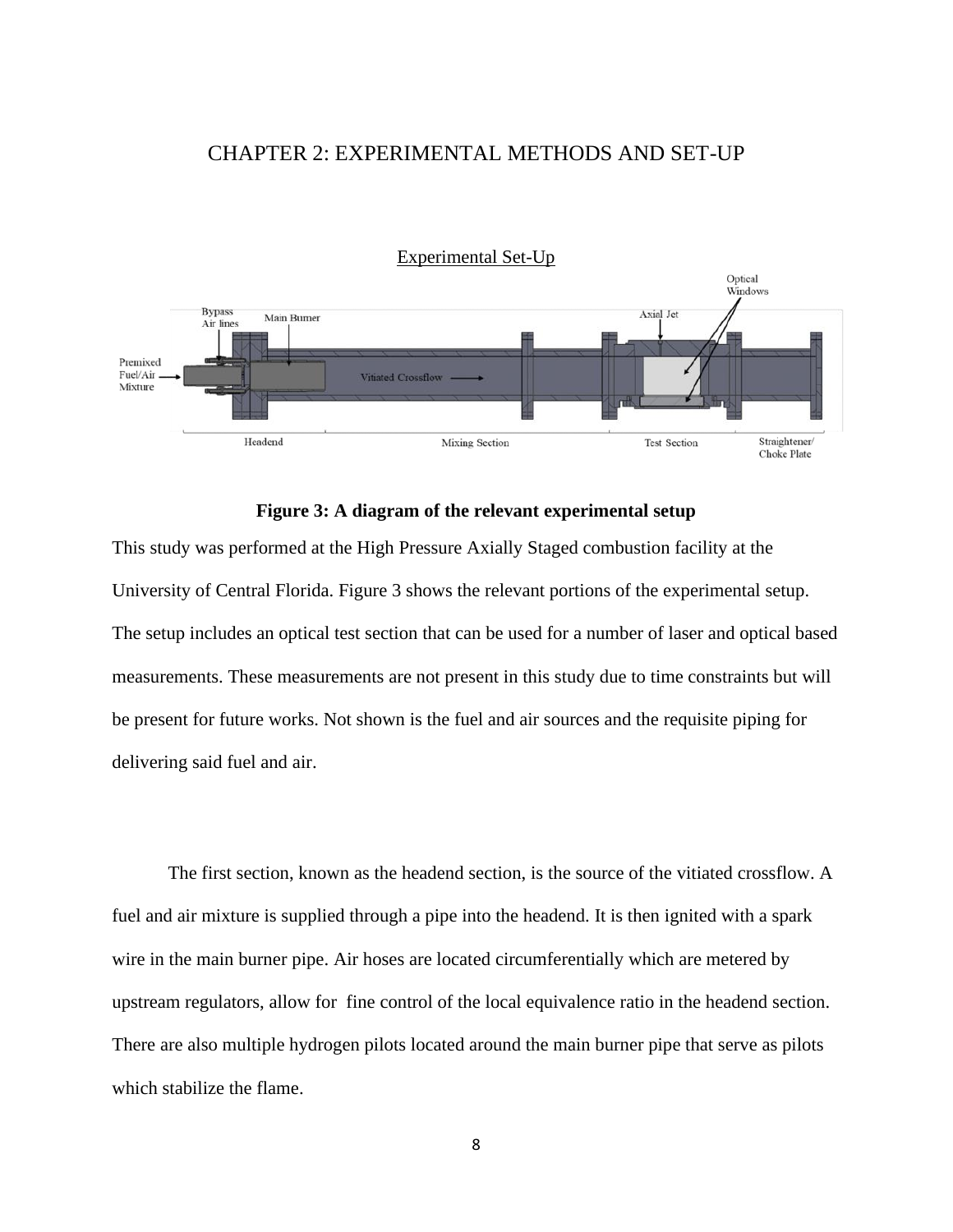Once the crossflow leaves the headend section, it then enters the secondary section, also known as the mixing section. This section is approximately twenty-six inches long and serves to allow the vitiated crossflow to fully develop its profile and complete mixing. After the twentysix-inch section, there is a smaller six-inch section that has a perforated screen that induces minor turbulence which promotes more mixing within in the flow.



**Figure 4: Optical Test Section**

After the final mixing section, the flow enters the optical test section, shown in Figure 4. This section is shaped in the 3.5" x 3" profile the rest of the setup utilizes but utilizes quartz glass in 3 out of the 4 sides to allow for optical access for laser and imaging diagnostics. Located at the top of the test section is an interchangeable plate that allows for differing jet geometries. A pipe and a tee are used to introduce fuel and air to each other and allow for enough time to full premix. This fuel and air mixture is then injected normal to the crossflow and ignited where it passes through the last section, the choking plate and nozzle.

The facility is meant to simulate the conditions seen in an industrial turbine combustor which typically have pressures ranging from five atm to 20 atm. This study was performed at 5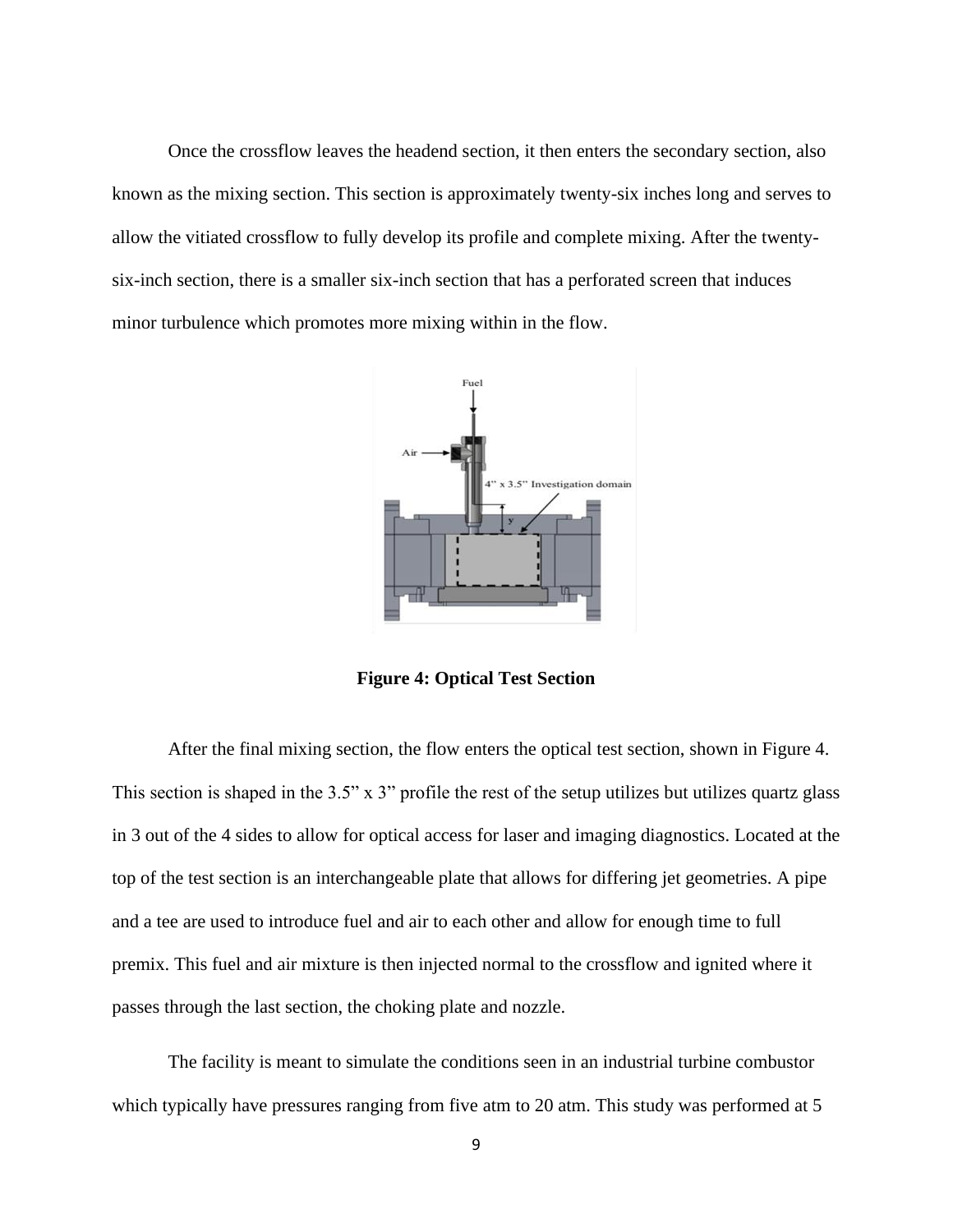atm, which necessitates a choke plate and a nozzle. The choke plate is bolted on to the flanges of the test section where the nozzle is then threaded on to the choke plate to provide back pressure through the system. This nozzle allows for a much smoother transition down to the final area needed to choke the flow. If a simple plate were used instead, the flow would see increased levels of acoustic instability and flame blowout.

#### Experimental Procedure

<span id="page-14-0"></span>The High-Pressure facility is a complex facility that necessitates a lengthy setup process. Before the facility is setup, a testing matrix has to be determined based on what test points are needed. Based on the test matrix, mass flows of the main air and fuel, bypass air, hydrogen, and the secondary stage's fuel and air must be determined. Once those mass flows are determined, a calculator is used to determine what restricted orifices are needed to choke at those mass flows and their subsequent pressure range. Once the pre-setup is complete, the air, fuel, and hydrogen pressure is setup for the test case being ran.

Once the facility is started, the main air and fuel mixture enters the main burner pipe and is ignited by the spark wire. A hydrogen pilot is used to keep the crossflow burning while the bypass air keeps the local equivalence ratio where the test matrix requires. The vitiated crossflow flows through the twenty-six-inch mixing plenum which allows the flow to fully develop. Passing through the perforated screen in the six-inch section induces more mixing within the flow. While the crossflow is moving towards the test section inlet, the air and fuel mixture for the jet is injected into the test section. Once the vitiated crossflow reaches the jet, ignition occurs

10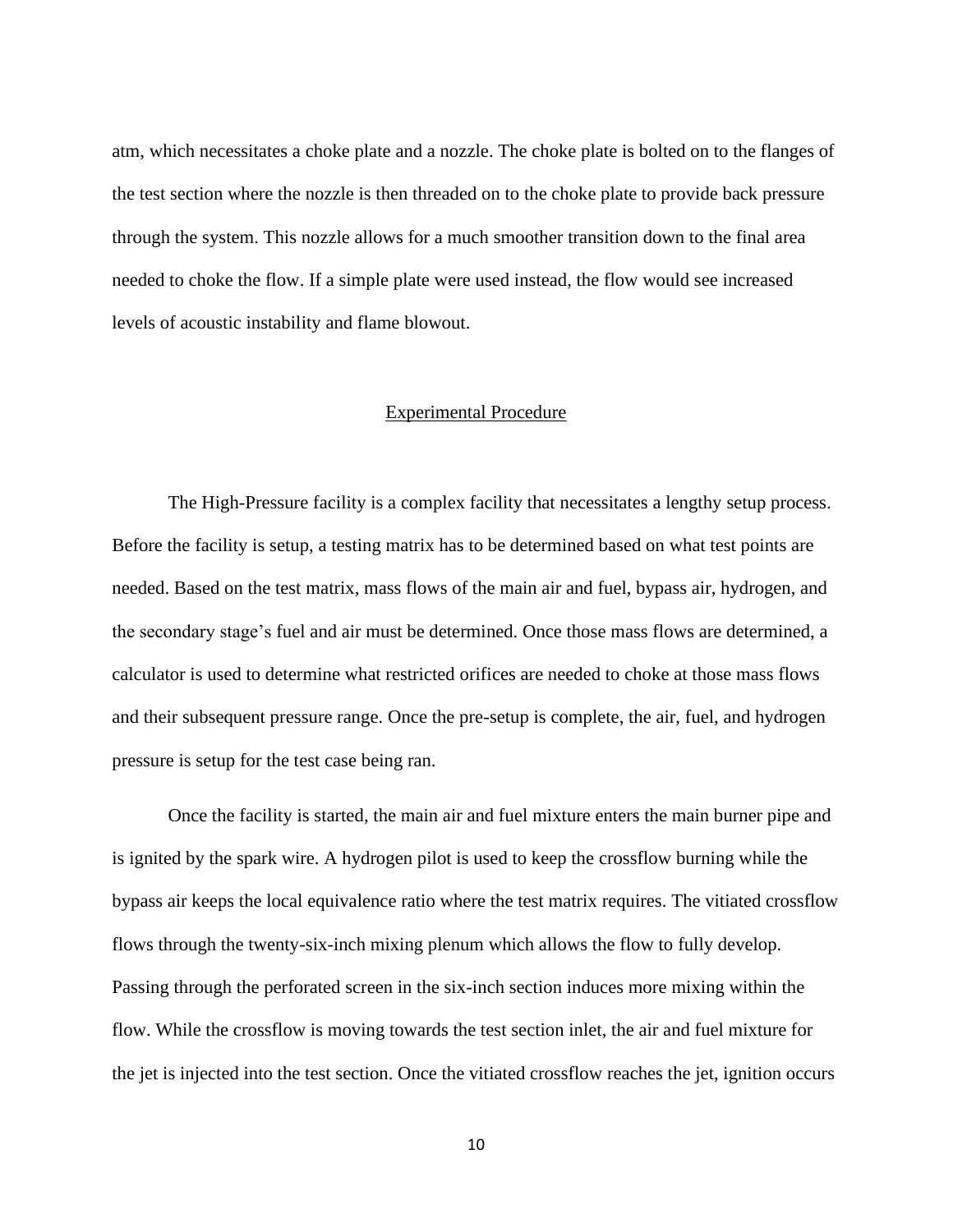and exits out the choke plate and nozzle, pressurizing the system. Figure 5 shows a typical reacting JICF reaction.



**Figure 5: Different Examples of a Reacting JICF**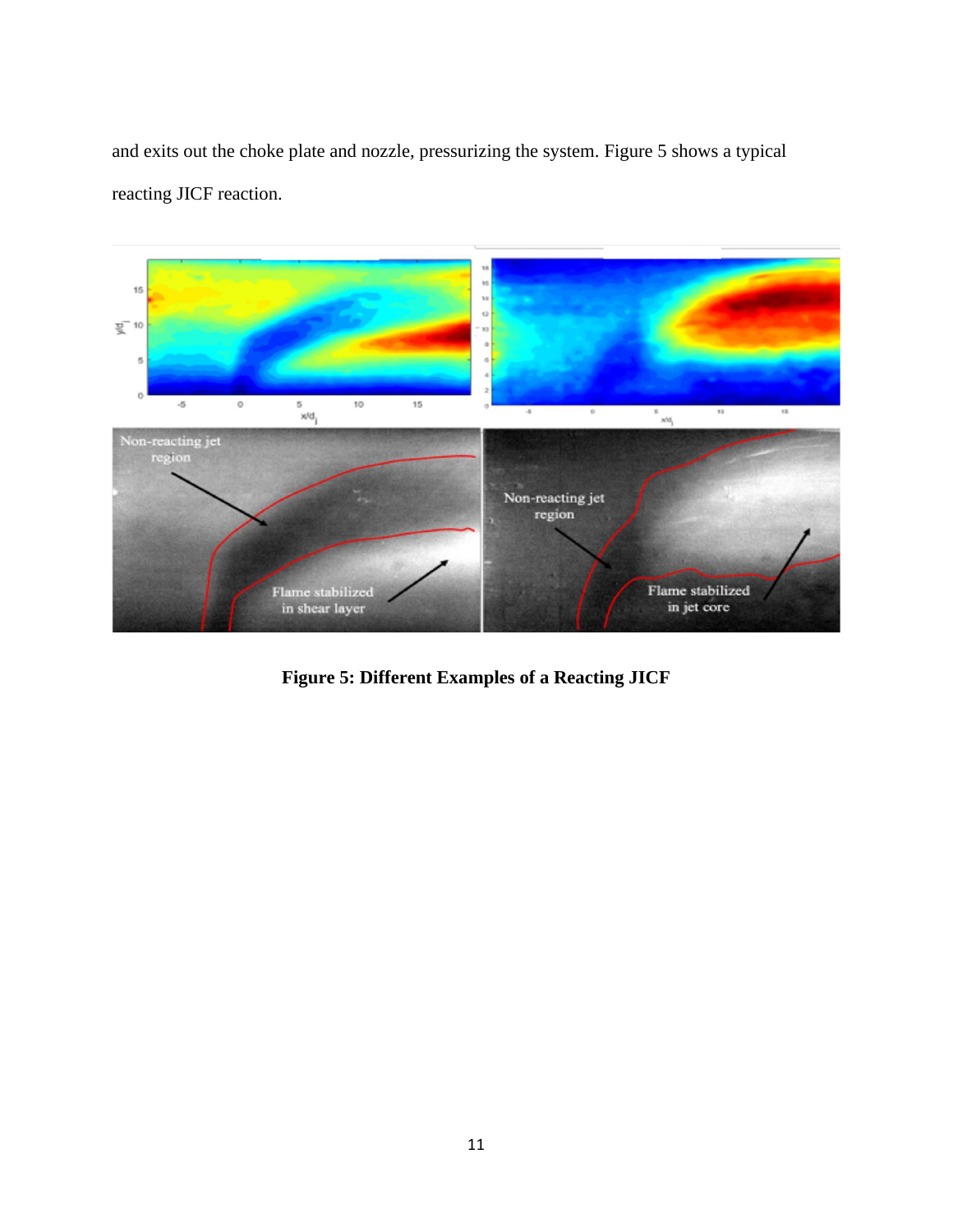## CHAPTER 3: RESULTS

### Jet Geometry and Effects on Resulting Flame

<span id="page-16-1"></span><span id="page-16-0"></span>As previously discussed, the test section utilizes an interchangeable top plate. The facility has two such plates with two different diameter holes: a half inch jet diameter exit and a 4 millimeter diameter jet exit. As shown in Figure 4, the fuel and air are injected into a pipe independently and are given time, through the length of the pipe, to fully premix. The cases related to jet diameter were run with two different sets of conditions. A constant momentum flux ratio (J), shown in equation 1, and a constant equivalence ratio  $(\varphi)$ , shown in equation 2, were used to investigate jet centerline. A constant momentum flux and variable equivalence ratio was used to investigate flame liftoff from the jet exit.

$$
J = \frac{\rho_j U_j^2}{\rho_\infty u_\infty^2} \tag{1}
$$

 $\varphi = \frac{\text{fuel-to-oxidizer-ratio}}{\text{first-thermal}}$ (fuel-to-oxidizer-ratio) $_{st}$ (2)



**Figure 6: 4mm and 12.7 mm Jet Centerline**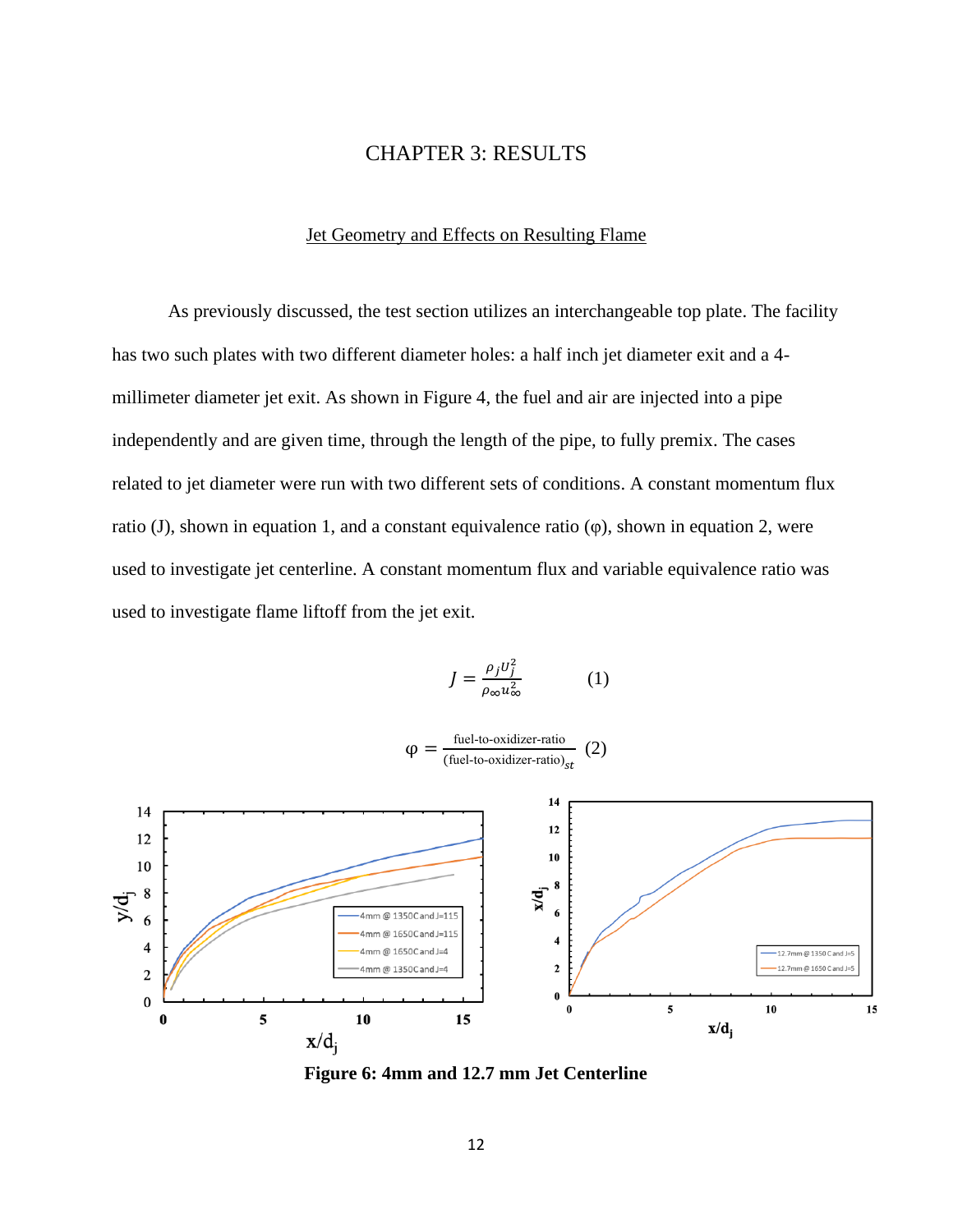As shown in Figure 6, there are 4 cases present for the 4 millimeters at 2 different momentum flux ratios. The half-inch jet, referred to as the 12.7mm jet, has 2 cases present at constant momentum flux ratios. As seen in the graphs, the 4mm jet and the 12.7mm jet have a remarkably similar jet penetration profile. However, the 12.7mm jet penetrates slightly slower when compared to the 4mm jet.



**Figure 7: Flame Lift-Off Related to Equivalence Ratio**

Figure 7 shows flame lift-off from the jet exit related to jet equivalence ratio. As seen in the figure, at every equivalence ratio the 4mm flame lifted of the jet exit more than the equivalent 12.7mm jet, especially as the 4mm jet experiences a hotter flame. It is worth mentioning that recent research has shown that an increase in flame liftoff can lead to a decrease in  $NO<sub>x</sub>$  emissions, which is a major design requirement for this combustor.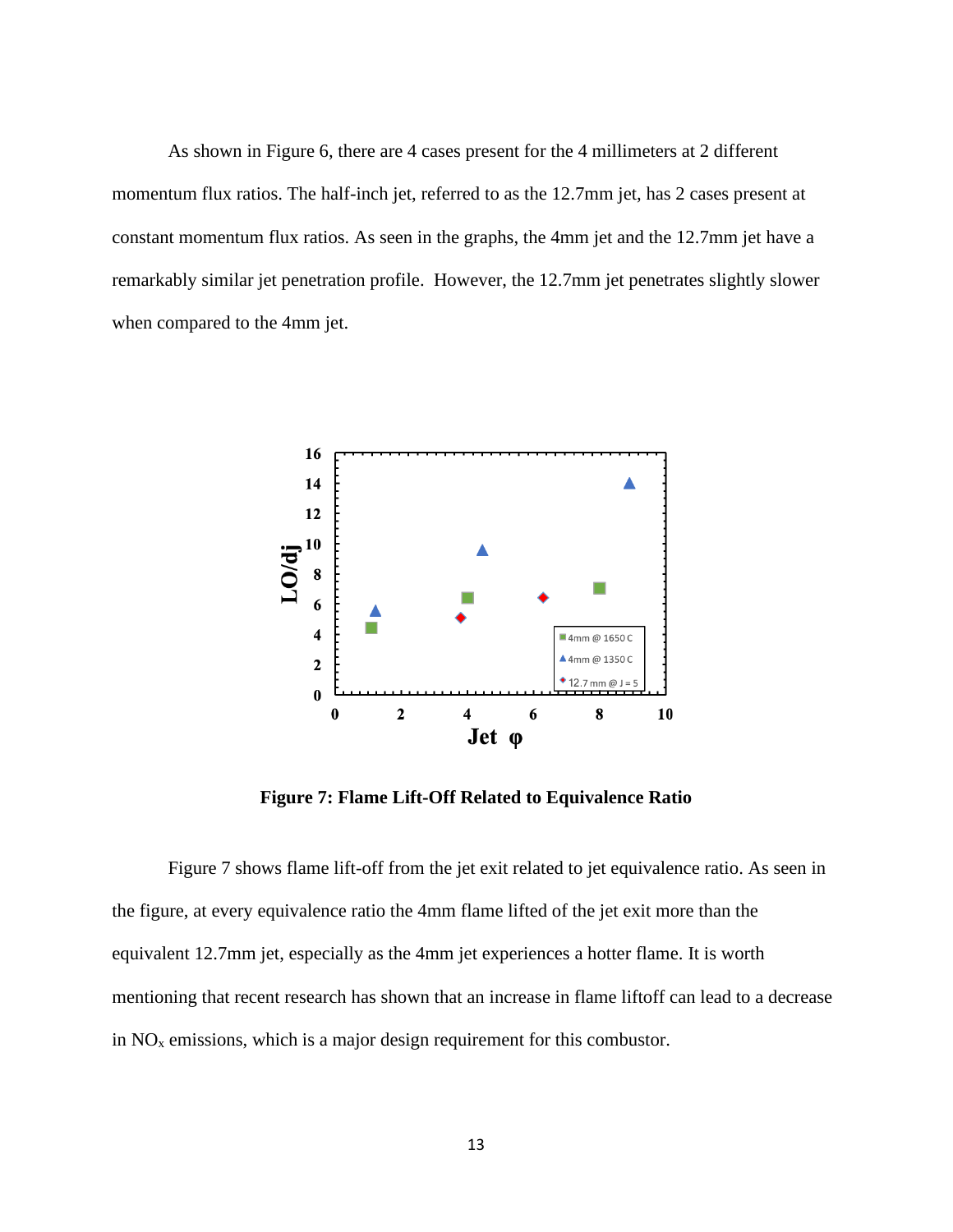## Preheating Air and Effects on Resulting Flame

<span id="page-18-0"></span>

**Figure 8: 300C Preheated Air**



**Figure 9: 150C Preheated Air**



**Figure 10: 25C Preheated Air**

As previously discussed, industrial combustors utilize compressed air pulled directly from the compressor. This causes the air to be heating beyond the ambient temperature when it reaches the inlet of the combustor. This "preheating" of the air has led industry to investigate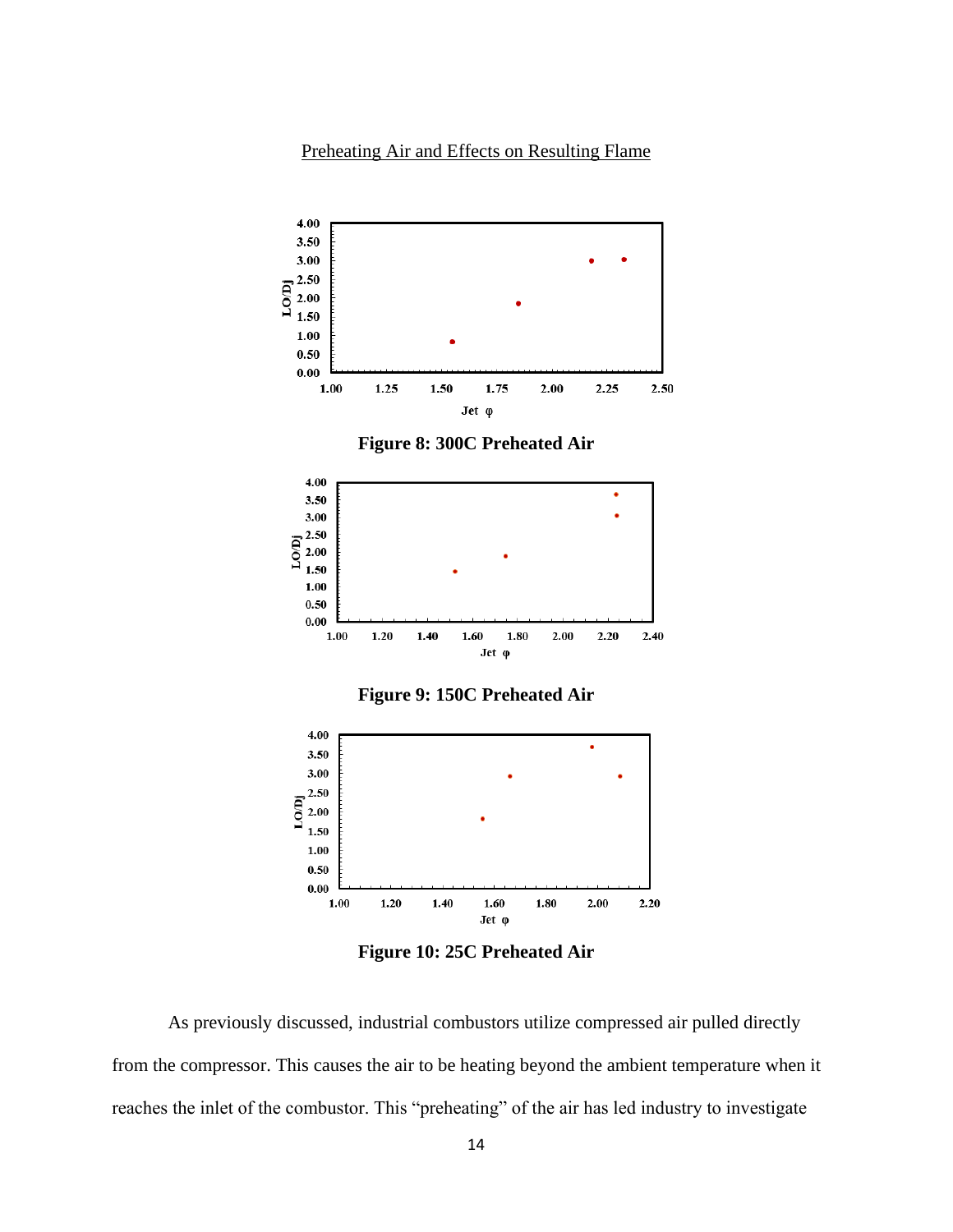what effects cooling has on the resulting flame. This facility utilizes a pressure source that allows the air to cool before use, so the air was preheated to an industrial relevant temperature and then lowered to simulate cooling.



**Figure 11: Independent Test Runs**

Figures 8,9, and 10 all show cases taken at a range of jet equivalence ratios compared to their subsequent flame lift-off from the jet exit. The experiments were ran at multiple temperatures, 300C, 150C and 25C. Figure 11 shows a different perspective of the data by plotting each temperature measurement in each respective test matrix. As seen in all four figures, at any given jet equivalence ratio, a hotter inlet air temperature resulted in lower lift-off when compared to colder cases. The effect becomes much less noticeable when the equivalence ratio moves beyond 2.0. Further testing would address whether another mechanism is dominating in this regime.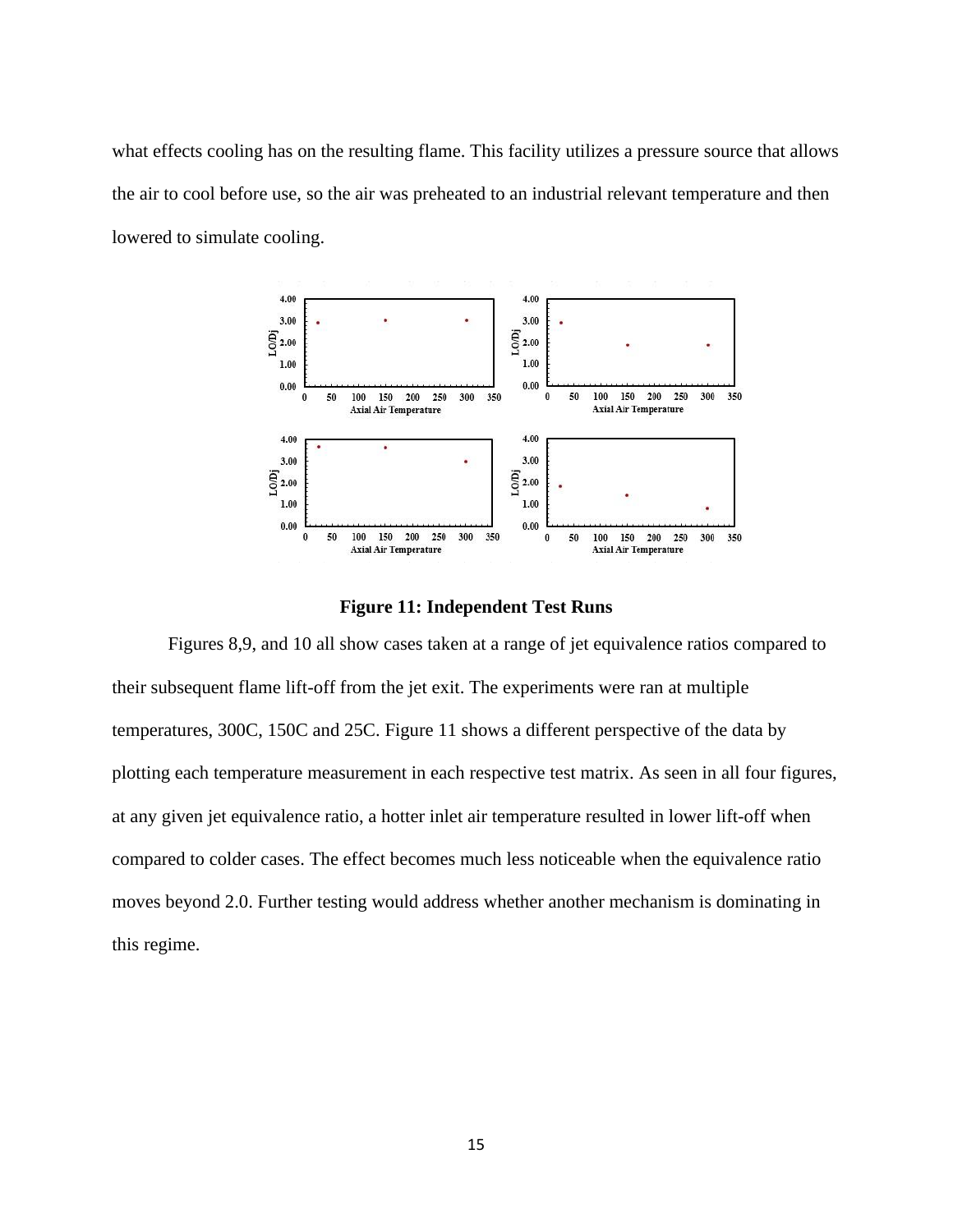<span id="page-20-0"></span>

**Figure 12: NOx emissions vs Flame Liftoff**

Figure 12 shows the NOx emissions plotted against the flame liftoff for each test matrix. As shown in the figures, as the lift-off increases, NOx emissions trend downward in every test. This correlates with recent research that has shown that higher flame liftoff tends to lead to a decrease in overall emissions [15].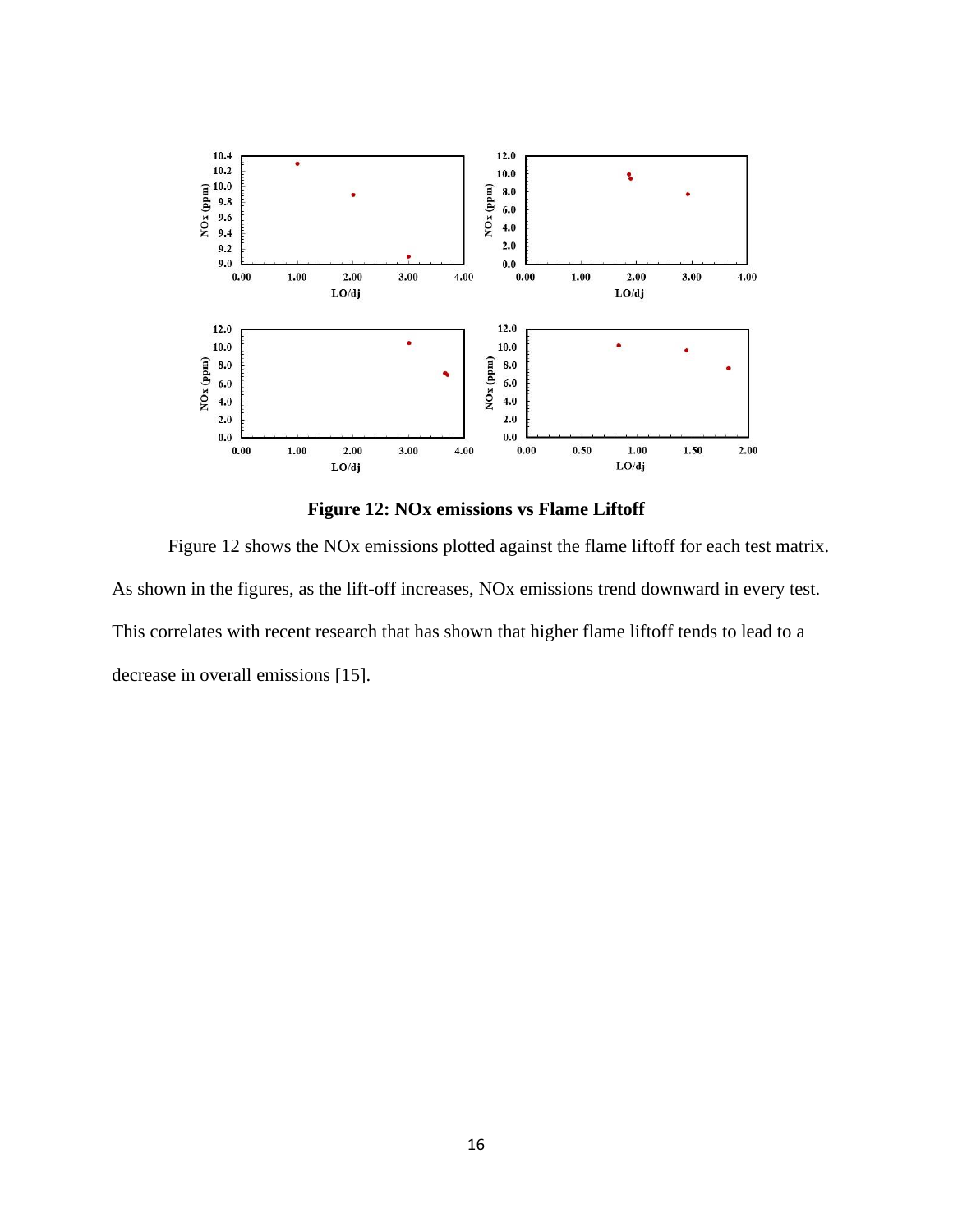Differing Fuels in Axial Stage and Effects on Resulting Flame



**Figure 13: Flame Lift-Off from Methane and Hydrogen**

Figure 13 shows two fuel choices utilized in the axial stage of the facility. These tests were ran in a diffusive configuration with no air added to the jet. Two momentum flux ratios were chosen, 50 and 115. As seen in the figure, at every momentum flux ratio, the methane jet has much higher lift-off when compared the respective hydrogen jet.

Previously lift-off height has been mentioned in terms of emissions data but is irrelevant in this case as hydrogen inherently releases no emissions. Flame liftoff also brings mixing benefits that allow for more stable flames, increased operational range, and more efficient combustion.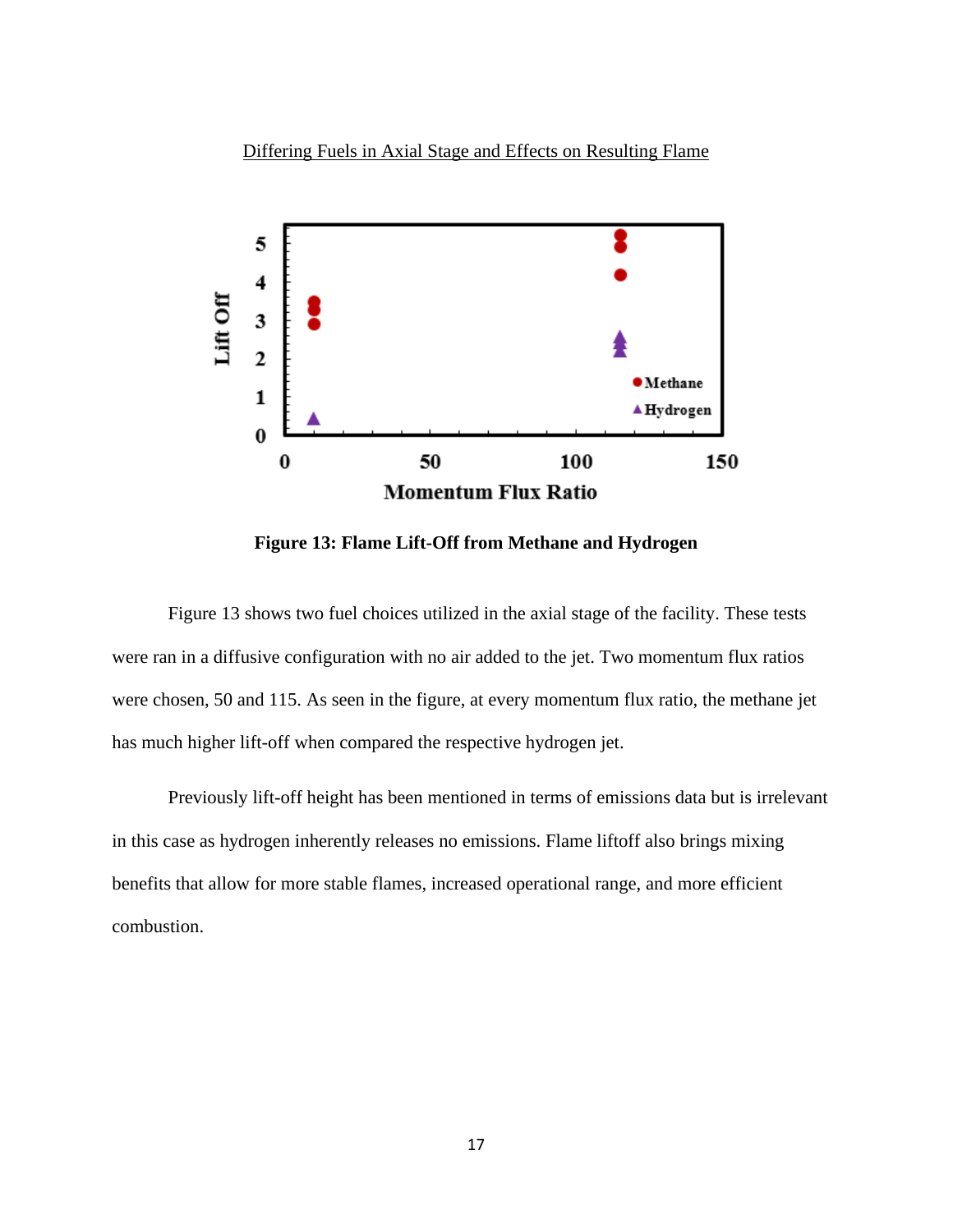## CHAPTER 4: CONCLUSIONS

<span id="page-22-0"></span>A high-pressure, axially staged combustion facility was ran with multiple jet configuration experiments that simulate industrial combustor inlet and outlet conditions.

First, different jet exit diameters, 4mm and 12.7mm, were tested and their effects on flame lift-off from the jet exit and the centerline of the path of the resulting flame. The 4mm jet exit was found to lift further off the outlet when compared to the 12.7mm jet exit. However, the profiles created by either jet centerline was found to be similar with the only exception being the 12.7mm jet penetrating slightly slower than the 4mm.

Second, jet inlet air preheat was tested. This process involved studying how preheating the jet inlet air to industry relevant conditions and subsequent cooling down affects the flame lift-off from the jet exit and emissions. It was found that as the air was cooled down from 300C to 150C to finally 25C, lift-off from the jet exit was found to increase. As mentioned previously, typically flame lift-off predicts a decrease in  $NO<sub>x</sub>$  emissions which is confirmed by the study.

Third, differing the fuel used in the diffusive axial stage was also studied. Methane and hydrogen were tested at two momentum flux ratios and flame lift-off was recorded for a number of cases for both fuels. It was found that methane produced a much more lifted flame when compared to hydrogen jets.

Future study will include a deeper investigation on how differing fuels will affect the flame including using multiple imaging techniques such PIV (Particle Image Velocimetry) and PLIF (Planar Induced Fluorescence).

18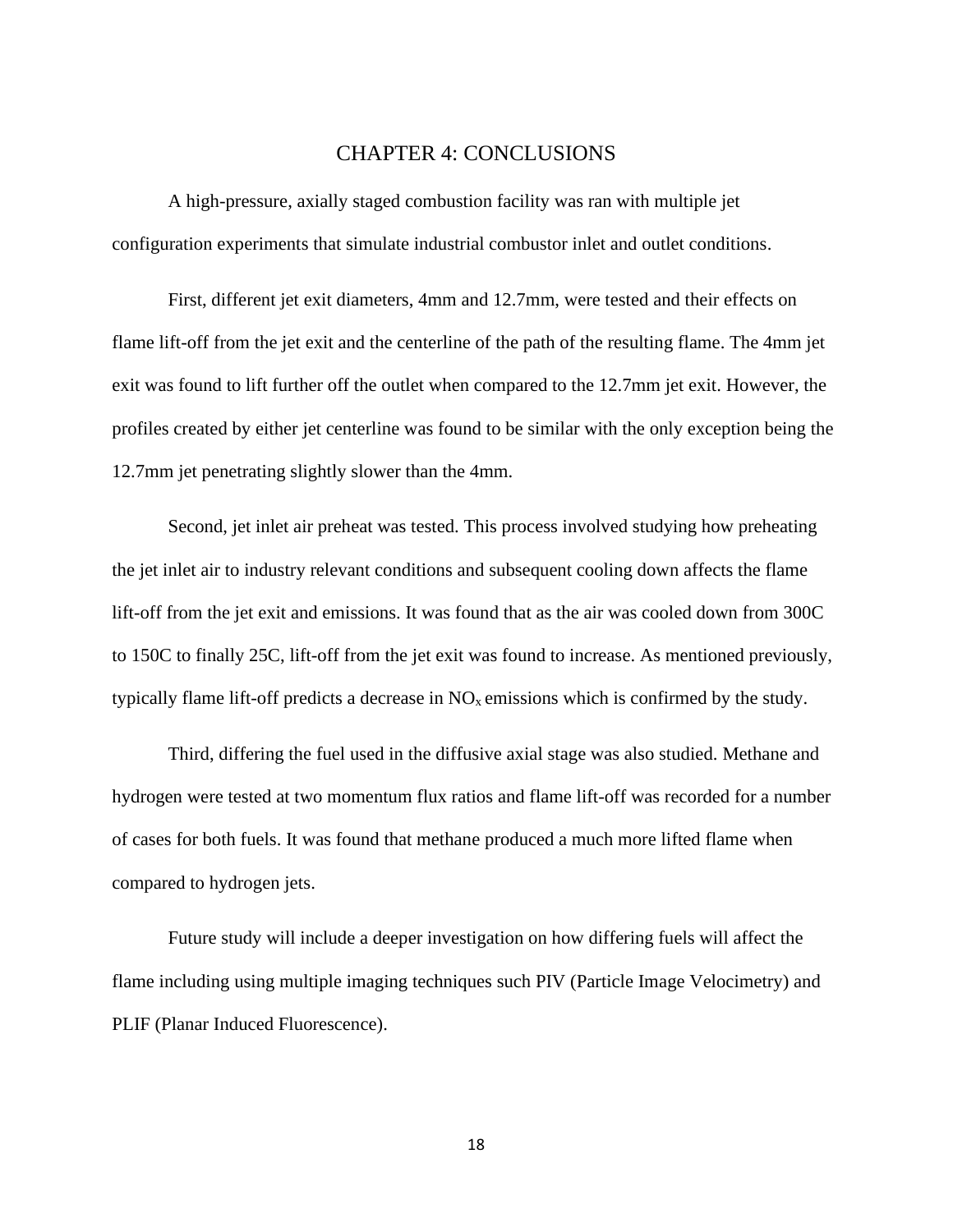### REFERENCES

<span id="page-23-0"></span>[1] Seinfeld, John H., and Spyros N. Pandis. Atmospheric Chemistry and Physics: from Air Pollution to Climate Change. Wiley, 2016.

[2] Myers, G., Tegel, D., Feigl, M., Setzer, F., and Tuthill, R., 2003, "Dry Low Emissions for the 'H' Heavy-Duty Industrial Gas Turbines: Full Scale Combustion System Rig Test Results', Proceedings of ASME Turbo Expo 2003,

Atlanta, Georgia, USA, Paper NO. GT2003-38193

[3] Dusing, K., Ciani, A., Benz, U., Eroglu, A., Knapp, K., 2013, "Development of GT24 and GT26 (Upgrades

2011) Reheat Combustors Achieving Reduced Emission & Increased Fuel Flexibility", Proceeding of ASME Turbo Expo 2013, San Antonio, Texas, USA, Paper No GT2013-95437

[4] Vandervort, C., 2000, "9 ppm NOx/CO[5] Combustion System for "F" Class

[5] Karim, Hasan, et al. "Staged Combustion System for Improved Emissions Operability and Flexibility for 7HA Class Heavy Duty Gas Turbine Engine." Volume 4A: Combustion, Fuels and Emissions, 2017, doi:10.1115/gt2017-63998.

[6] MUPPIDI, SUMAN, and KRISHNAN MAHESH. "Direct Numerical Simulation of Round Turbulent Jets in Crossflow." Journal of Fluid Mechanics, vol. 574, 2007, pp. 59–84., doi:10.1017/s0022112006004034.

[7] Fric, T. F., and A. Roshko. "Vortical Structure in the Wake of a Transverse Jet." Journal of Fluid Mechanics, vol. 279, 1994, pp. 1–47., doi:10.1017/s0022112094003800.